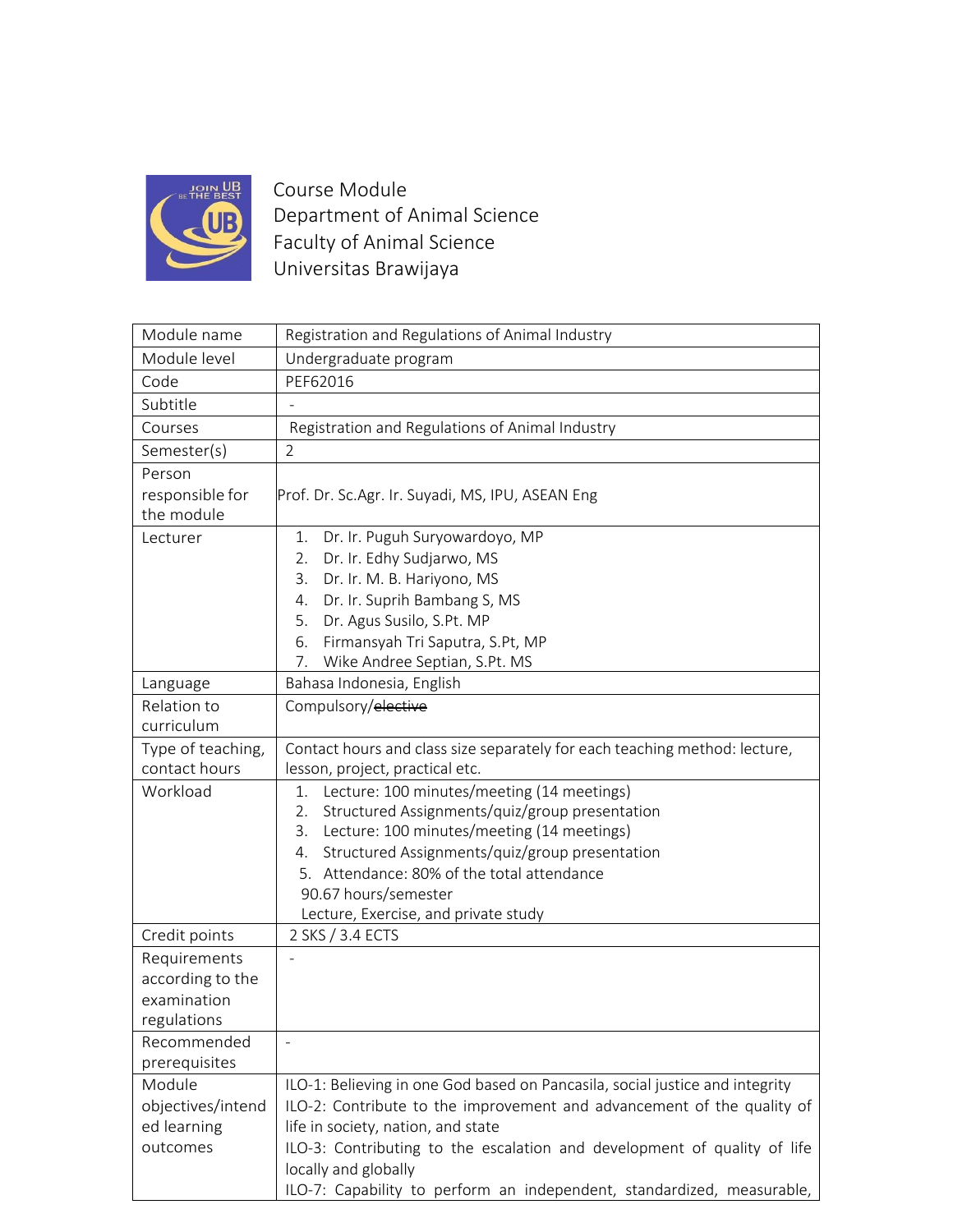|                                                                        | effective, efficient and sustainable work                                                                                                                                                                                                                                                                                                                                                                                                                                                                                                                                                                                                                                                                                                                                                                                                                                                                                                                                                                                                                                                                                            |
|------------------------------------------------------------------------|--------------------------------------------------------------------------------------------------------------------------------------------------------------------------------------------------------------------------------------------------------------------------------------------------------------------------------------------------------------------------------------------------------------------------------------------------------------------------------------------------------------------------------------------------------------------------------------------------------------------------------------------------------------------------------------------------------------------------------------------------------------------------------------------------------------------------------------------------------------------------------------------------------------------------------------------------------------------------------------------------------------------------------------------------------------------------------------------------------------------------------------|
|                                                                        | Objectives:                                                                                                                                                                                                                                                                                                                                                                                                                                                                                                                                                                                                                                                                                                                                                                                                                                                                                                                                                                                                                                                                                                                          |
|                                                                        | Knowledge: Understanding and mastering the basis of law in the field of<br>livestock, Animal Welfare, Human Resources in the Animal Science sector<br>based on noble divine values and national morals, able and courageous to<br>communicate the system of regulations and legislation in the field of<br>livestock, and other matters related to it to the wider community and<br>industry, able to apply (able to act) and enforce the livestock law in<br>everyday life, both in formal and non-formal conditions                                                                                                                                                                                                                                                                                                                                                                                                                                                                                                                                                                                                                |
|                                                                        | Skills: cognitive- Able to know and understand about regulations on law in<br>the field of nursery systems, feed, livestock cultivation, livestock equipment<br>and machinery, livestock product processing, livestock industry, regulation<br>of the entry and exit of feed, livestock and materials of animal origin from<br>and to abroad, issues in livestock business licensing, animal quarantine and<br>Slaughterhouse / Chicken.                                                                                                                                                                                                                                                                                                                                                                                                                                                                                                                                                                                                                                                                                             |
|                                                                        | Competences: Able to explain about the basis of law in the field of<br>livestock, Animal Welfare, Human Resources in the Animal Science sector<br>based on noble divine values and national morals, courageous to<br>communicate the system of regulations, the wider community and industry,<br>able to enforce the livestock law                                                                                                                                                                                                                                                                                                                                                                                                                                                                                                                                                                                                                                                                                                                                                                                                   |
| Content                                                                | Courses:<br>Introduction and discussion of the material and evaluation system<br>1.<br>Law of the Republic of Indonesia number 41 of 2014 concerning animal<br>2.<br>science and health<br>5. Guidelines for the preservation and utilization of animal genetic resources<br>Animal, Fish, and Plant Quarantine<br>6.<br>Guidelines for the import and export of animal-based feed materials to<br>7.<br>and from the territory of the Republic of Indonesia<br>Guidelines for the import and export of animal breeds and or seeds from<br>8.<br>and to the territory of Indonesia<br>Guidelines for animal tools and machinery<br>9.<br>10. Midterm Exam<br>11. Guidelines for Competency Test of Seed Supervisors and Functional<br>Officials of Feed Quality<br>12. Guidelines<br>for<br>Slaughterhouses<br>(Slaughterhouses<br>Poultry<br>and<br>Slaughterhouses)<br>13. Guidelines for the import of plant-based feed materials<br>14. Guidelines for the import of meat carcasses and its regulations<br>15. Determination of Seed Source Zoning<br>16. Guidelines for Pet Husbandry<br>17. Presentation of course assignments |
|                                                                        | 18. Final Exam                                                                                                                                                                                                                                                                                                                                                                                                                                                                                                                                                                                                                                                                                                                                                                                                                                                                                                                                                                                                                                                                                                                       |
| Study and<br>examination<br>requirementsand<br>forms of<br>examination | Midterm exam<br>1.<br>2.<br>Final term exam<br>3.<br>Assignment<br>Quiz<br>4.                                                                                                                                                                                                                                                                                                                                                                                                                                                                                                                                                                                                                                                                                                                                                                                                                                                                                                                                                                                                                                                        |
|                                                                        | How to score:                                                                                                                                                                                                                                                                                                                                                                                                                                                                                                                                                                                                                                                                                                                                                                                                                                                                                                                                                                                                                                                                                                                        |
|                                                                        | Attendance >80%                                                                                                                                                                                                                                                                                                                                                                                                                                                                                                                                                                                                                                                                                                                                                                                                                                                                                                                                                                                                                                                                                                                      |
|                                                                        | Midterm Exam = 35%                                                                                                                                                                                                                                                                                                                                                                                                                                                                                                                                                                                                                                                                                                                                                                                                                                                                                                                                                                                                                                                                                                                   |
|                                                                        | Final Exam = 35%                                                                                                                                                                                                                                                                                                                                                                                                                                                                                                                                                                                                                                                                                                                                                                                                                                                                                                                                                                                                                                                                                                                     |